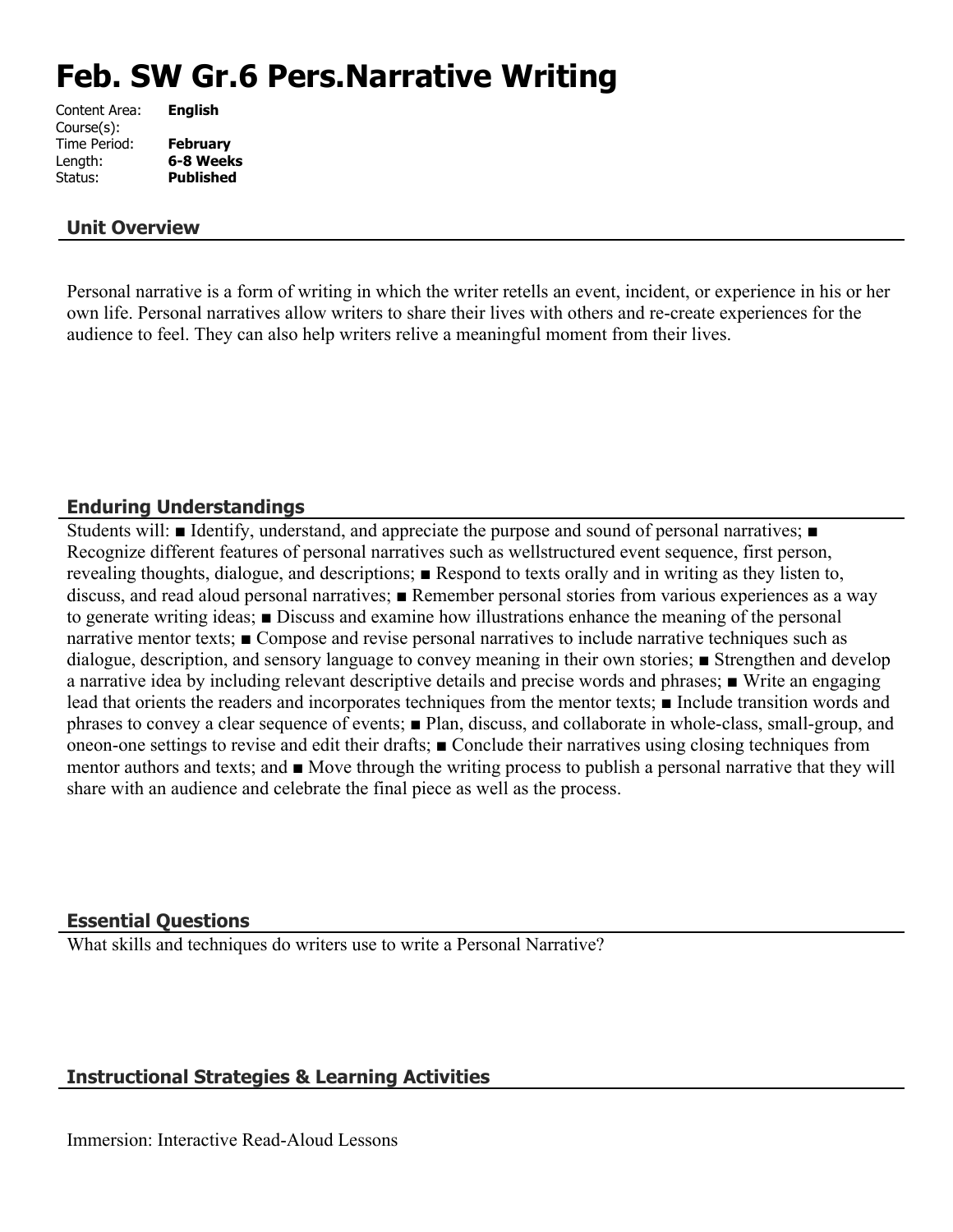Day 1: Exploring Personal Narratives uses all mentor texts from the unit, specifically Guys Write for Guys Read by Jon Scieszka (Ed.) Rationale: Personal narratives often have common purposes, features, and structures. Students will begin to define, discuss, and identify narrative writing and some common elements of personal narratives as they think about their own experiences, preview the mentor texts, and listen to "The Follower" by Jack Gantos. Common Core State Standards: W.6.3, W.6.4, W.6.5, W.6.7, W.6.9, W.6.10, SL.6.1, SL.6.2, SL.6.3, SL.6.4, SL.6.6, L.6.1, L.6.2, L.6.3, L.6.4, L.6.5, L.6.6

Day 2: Personal Experiences uses Boy: Tales of Childhood by Roald Dahl. Rationale: Writers recall specific incidents or events from their childhood as narrative topics. Students will examine how pacing is an important narrative technique when writers tell their stories. Common Core State Standards: W.6.3, W.6.4, W.6.5, W.6.7, W.6.9, W.6.10, SL.6.1, SL.6.2, SL.6.3, SL.6.4, SL.6.6, L.6.1, L.6.2, L.6.3, L.6.4, L.6.5, L.6.6

Day 3: Writers Learn About Themselves From Their Stories uses When I Was Your Age, Vol. 1 by Amy Ehrlich (Ed.). Rationale: Writers often write about important lessons or realizations they've had from past experiences. Students will analyze a mentor text, thinking closely about the author's purpose and how he gets that message across. Common Core State Standards: W.6.3, W.6.4, W.6.5, W.6.7, W.6.9, W.6.10, SL.6.1, SL.6.2, SL.6.3, SL.6.4, SL.6.6, L.6.1, L.6.2, L.6.3, L.6.4, L.6.5, L.6.6

Day 4: Family Stories uses My Freedom Trip by Frances and Ginger Park. Rationale: Sometimes personal narratives are written through the eyes of someone close to the writer. Students will continue to identify common features of personal narratives as they also discuss how a narrative can tell an inspirational story about someone the writer knows well. Common Core State Standards: W.6.3, W.6.4, W.6.5, W.6.7, W.6.8, W.6.9, W.6.10, SL.6.1, SL.6.2, SL.6.3, SL.6.4, SL.6.6, L.6.1, L.6.2, L.6.3, L.6.4, L.6.5, L.6.6

Day 5: Personal Connections uses Sister Anne's Hands by Mary Beth Lorbiecki. Rationale: Personal narratives often deal with universal themes that prompt readers to react to and/or connect with them. Students will identify themes in Mary Beth Lorbiecki's Sister Anne's Hands, such as prejudice, guilt, friendship, and love, and then compare and contrast themes and other features from the mentor texts. Common Core State Standards: W.6.2, W.6.4, W.6.5, W.6.7, W.6.8, W.6.9, W.6.10, SL.6.1, SL.6.2, SL.6.3, SL.6.4, SL.6.6, L.6.1, L.6.2, L.6.3, L.6.4, L.6.5, L.6.6

Mini-Lessons

Generating Ideas I: Mapping Memories uses Guys Write for Guys Read by Jon Scieszka (Ed.). Rationale: Writers sometimes use visual prompts for stories to help them reflect on what happened, where it happened, and why it happened. Students will use sketching as a tool to map meaningful memories and to inspire narrative writing. Common Core State Standards: W.6.3, W.6.4, W.6.5, W.6.7, W.6.8, W.6.9, W.6.10, SL.6.1, SL.6.2, SL.6.3, SL.6.4, SL.6.5, SL.6.6, L.6.1, L.6.2, L.6.3, L.6.4, L.6.5, L.6.6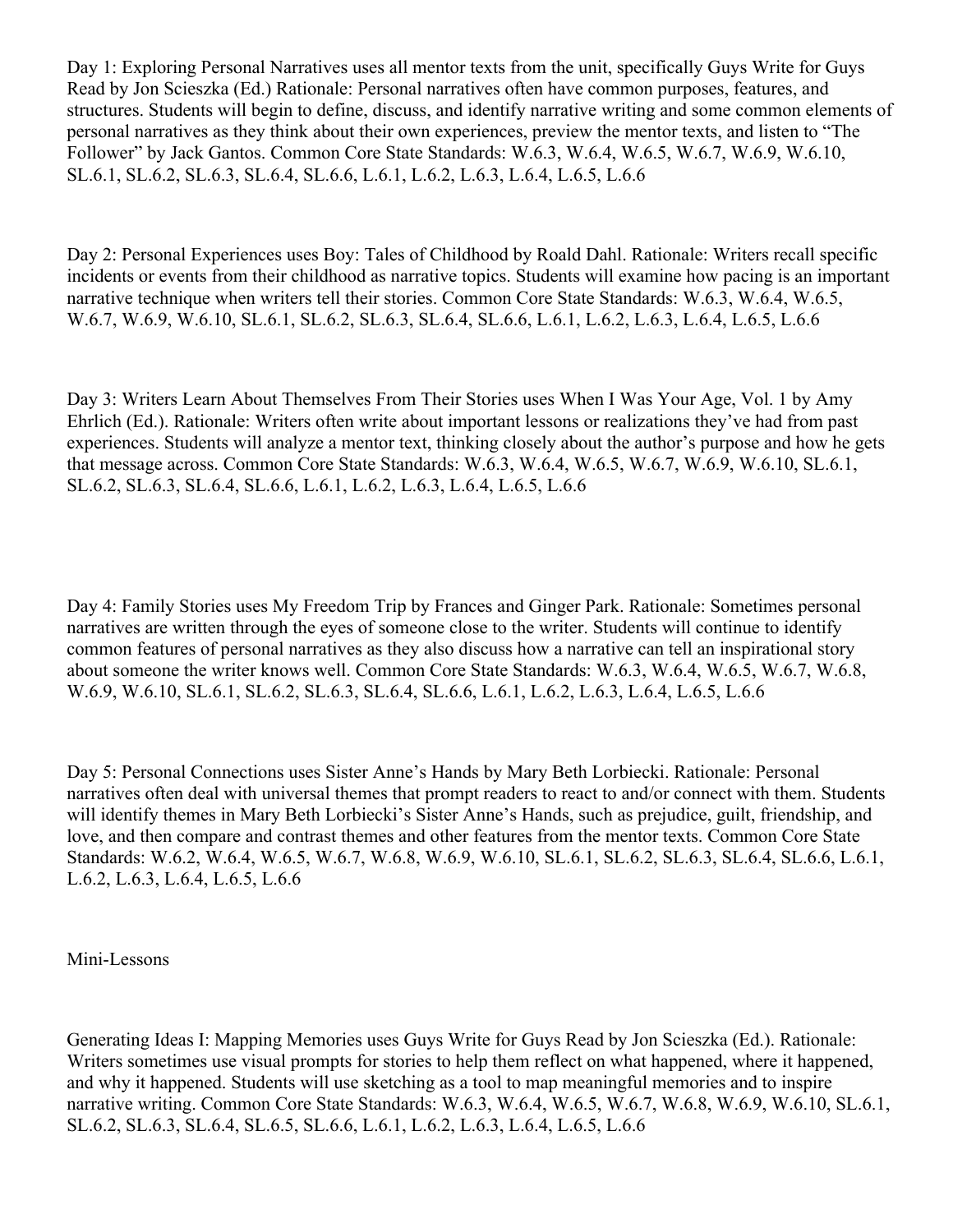Generating Ideas II: Photographs Inspire Stories uses Looking Back by Lois Lowry. Rationale: Photographs are still-life memories that help writers recall and reflect on stories from their past. Students will use photographs to trigger memories and the details in those photographs to aid in writing descriptively. Common Core State Standards: W.6.3, W.6.4, W.6.5, W.6.7, W.6.8, W.6.9, W.6.10, SL.6.1, SL.6.2, SL.6.3, SL.6.4, SL.6.5, SL.6.6, L.6.1, L.6.2, L.6.3, L.6.5, L.6.6

Generating Ideas III: Meaningful Relationships and Events uses When I Was Your Age, Vol. 1 by Amy Ehrlich (Ed.). Rationale: Writers often write about memories that revolve around or include people close to them. Students will examine close relationships in their lives and recall events that have built, strengthened, or even weakened the relationships. Common Core State Standards: W.6.3, W.6.4, W.6.5, W.6.7, W.6.9, W.6.10, SL.6.1, SL.6.2, SL.6.3, SL.6.4, SL.6.5, SL.6.6, L.6.1, L.6.2, L.6.3, L.6.5, L.6.6

Generating Ideas IV: Connecting to What We Read uses all mentor texts from the unit. Rationale: Writers get ideas from other writers. Students will make connections to memories, events, and themes of published personal narratives as a way to generate their own narrative ideas. Common Core State Standards: W.6.3, W.6.4, W.6.5, W.6.7, W.6.9, W.6.10, SL.6.1, SL.6.2, SL.6.3, SL.6.4, SL.6.5, SL.6.6, L.6.1, L.6.2, L.6.3, L.6.5, L.6.6 Personal Na

Selecting: What's Important to the Writer uses When I Was Your Age, Vol. 1 by Amy Ehrlich (Ed.). Rationale: Many times personal narratives focus on events that are important to the writer. Students will be guided through the process of selecting an idea that is important and meaningful to them and reveals some insight they gained upon reflection. Common Core State Standards: W.6.2, W.6.3, W.6.4, W.6.5, W.6.7, W.6.9, W.6.10, SL.6.1, SL.6.2, SL.6.3, SL.6.4, SL.6.6, L.6.1, L.6.2, L.6.3, L.6.6

Collecting I: Gathering the Details uses Boy: Tales of Childhood by Roald Dahl. Rationale: Interviewing others about their memories of a shared event, creating a time line, and/or creating sketches can help a writer recall important details. Students will consider using one or all of these skills to further develop their narratives. Common Core State Standards: W.6.2, W.6.3, W.6.4, W.6.5, W.6.7, W.6.8, W.6.9, W.6.10, SL.6.1, SL.6.2, SL.6.3, SL.6.4, SL.6.6, L.6.1, L.6.2, L.6.3, L.6.4, L.6.5, L.6.6

Collecting II: Examining Relationships uses When I Was Your Age, Vol. 1 by Amy Ehrlich (Ed.). Rationale: Writers can examine the relationships with characters in their narratives to learn more about themselves and others. Students will look closely at the relationships that evolve from their story ideas and analyze the dynamics of those relationships. Common Core State Standards: W.6.3, W.6.4, W.6.5, W.6.7, W.6.8, W.6.9, W.6.10, SL.6.1, SL.6.2, SL.6.3, SL.6.4, SL.6.6, L.6.1, L.6.2, L.6.3, L.6.5, L.6.6

Collecting III: A Different Perspective uses Looking Back by Lois Lowry. Rationale: Looking at an event from someone else's perspective can help writers arrive at different conclusions and see their stories in a different light. Students will develop their narratives by considering the perspective of another character in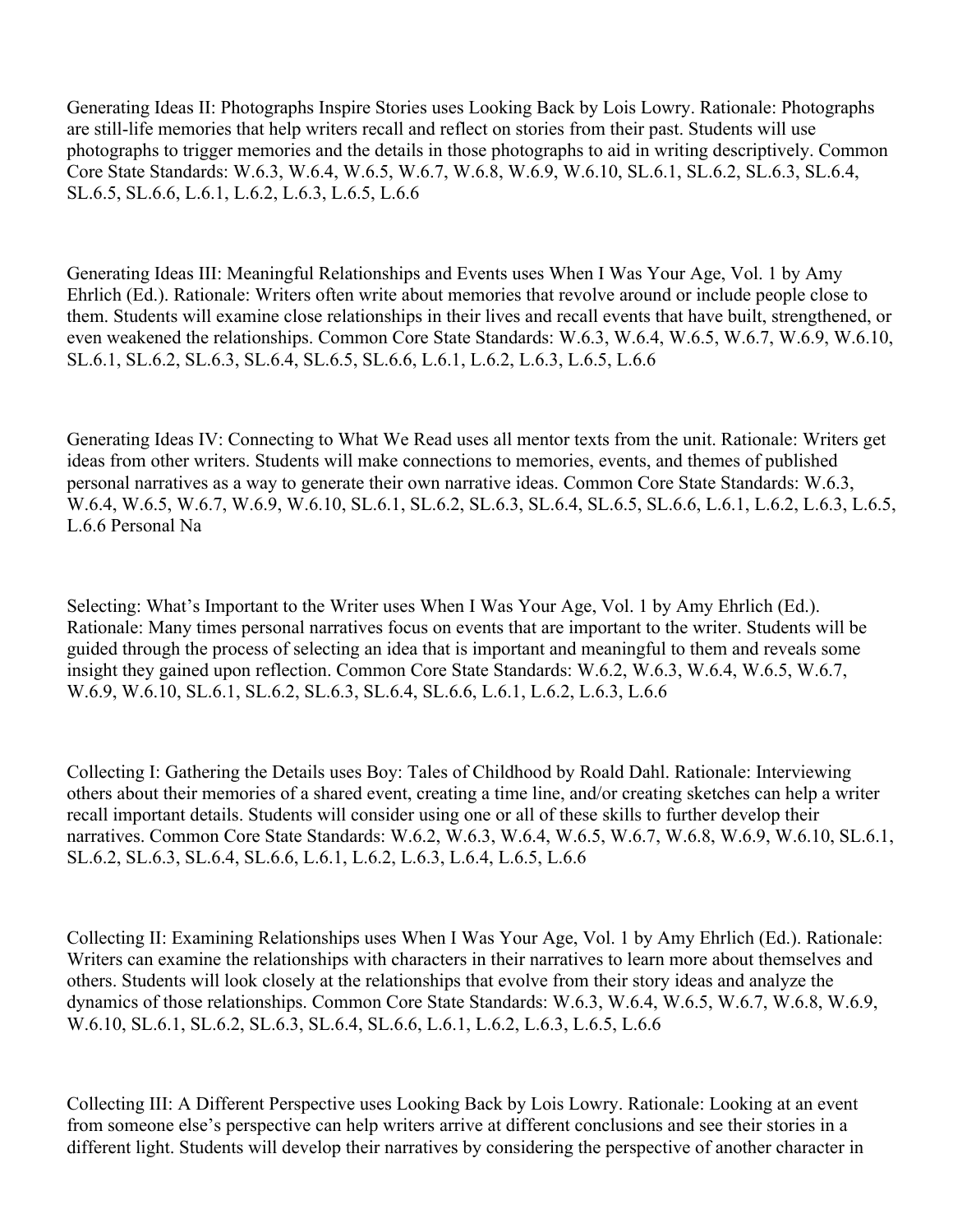Drafting I: Developing a Writing Plan uses Boy: Tales of Childhood by Roald Dahl and When I Was Your Age, Vol. 1 by Amy Ehrlich (Ed.). Rationale: Mapping out a writing plan before drafting can help a writer stay focused and organized. Students will consider the event, purpose, voice, and structure their narratives will take as they begin to draft. Common Core State Standards: W.6.2, W.6.3, W.6.4, W.6.5, W.6.7, W.6.9, W.6.10, SL.6.1, SL.6.2, SL.6.3, SL.6.4, SL.6.6, L.6.1, L.6.2, L.6.3, L.6.4, L.6.6

Drafting II: Moving the Story Along – Transition Words and Phrases uses Sister Anne's Hands by Marybeth Lorbiecki and Boy: Tales of Childhood by Roald Dahl. Rationale: Writers control the pacing and movement across time in their stories by using transition words and phrases. Students will incorporate transition words and phrases to convey event sequence as they continue to draft their narratives. Common Core State Standards: W.6.3, W.6.4, W.6.5, W.6.7, W.6.8, W.6.9, W.6.10, SL.6.1, SL.6.2, SL.6.3, SL.6.4, SL.6.6, L.6.1, L.6.2, L.6.3, L.6.4, L.6.5, L.6.6

Drafting III: Concluding With Reflection uses Looking Back by Lois Lowry and When I Was Your Age, Vol. 1 by Amy Ehrlich (Ed.). Rationale: Reflection is one way to conclude a piece of writing. Students will craft their endings to include this narrative technique. Common Core State Standards: W.6.3, W.6.4, W.6.5, W.6.7, W.6.9, W.6.10, SL.6.1, SL.6.2, SL.6.3, SL.6.4, SL.6.6, L.6.1, L.6.2, L.6.3, L.6.4, L.6.5, L.6.6

Revising I: Precise Words and Descriptive Details uses When I Was Your Age, Vol. 1 by Amy Ehrlich (Ed.) and Guys Write for Guys Read by Jon Scieszka (Ed.). Rationale: Revision is an integral part of the writing process because it allows writers to see their writing in a new light. Students will revise their drafts using relevant descriptive details, including precise words and sensory language. Common Core State Standards: W.6.3, W.6.4, W.6.5, W.6.7, W.6.8, W.6.9, W.6.10, SL.6.1, SL.6.2, SL.6.3, SL.6.4, SL.6.6, L.6.1, L.6.2, L.6.3, L.6.4, L.6.5, L.6.6

Revising II: Narrative Technique – Thought Shots uses all mentor texts from the unit. Rationale: Thought shots is a narrative technique used by writers to reveal more about themselves or their characters at a particular time. Students will add thought shots to their writing as a strategy to further develop their character(s) or events in their narratives. Common Core State Standards: W.6.3, W.6.4, W.6.5, W.6.7, W.6.9, W.6.10, SL.6.1, SL.6.2, SL.6.3, SL.6.4, SL.6.6, L.6.1, L.6.2, L.6.3, L.6.4, L.6.5, L.6.6

Revising III: Playing With Time – Slow Motion uses Boy: Tales of Childhood by Roald Dahl and Guys Write for Guys Read by Jon Scieszka (Ed.). Rationale: Writers can slow down time in a story to let the readers fully experience and live the details of the scene. Students will consider the pacing of their narratives and determine where slowing down the moment would be an effective narrative technique for their stories. Common Core State Standards: W.6.3, W.6.4, W.6.5, W.6.7, W.6.9, W.6.10, SL.6.1, SL.6.2, SL.6.3, SL.6.4, SL.6.5, SL.6.6, L.6.1, L.6.2, L.6.3, L.6.4, L.6.5, L.6.6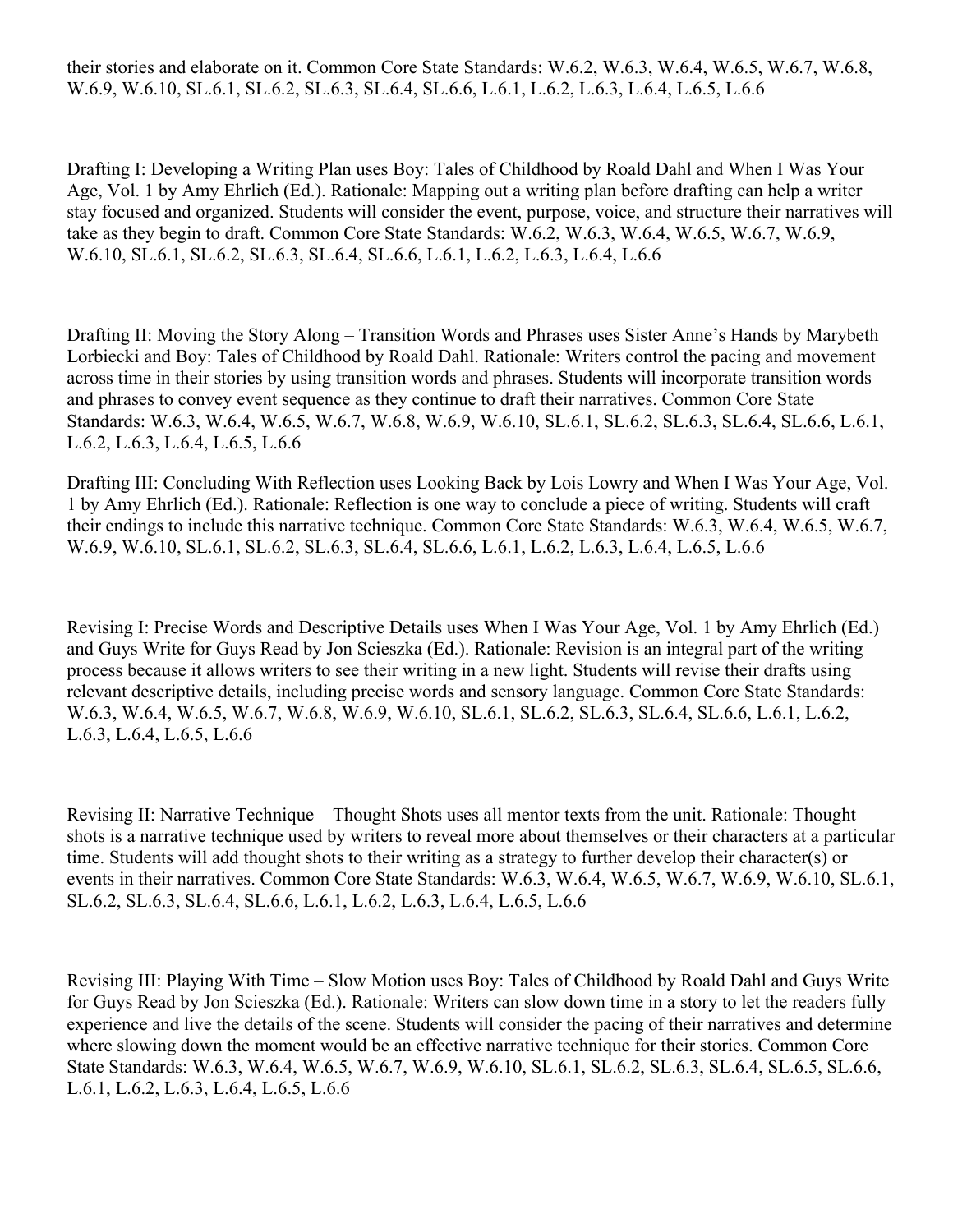Editing I: Writing Dialogue uses Guys Write for Guys Read by Jon Scieszka (Ed.). Rationale: Dialogue is often part of writing a personal narrative. Many students have difficulties punctuating dialogue, which can result in confusion throughout the story for the readers. Students will practice punctuating dialogue to demonstrate their command of this convention. Common Core State Standards: W.6.3, W.6.4, W.6.5, W.6.7, W.6.9, W.6.10, SL.6.1, SL.6.2, SL.6.3, SL.6.4, SL.6.6, L.6.1, L.6.2, L.6.3, L.6.4, L.6.6

Editing II: Using Ellipses uses all mentor texts from the unit. Rationale: Ellipses are an often misused or infrequently used punctuation mark that can improve writing and eliminate unnecessary details. Students will determine why and where they can use ellipses in their narratives. Common Core State Standards: W.6.3, W.6.4, W.6.5, W.6.7, W.6.9, W.6.10, SL.6.1, SL.6.2, SL.6.3, SL.6.4, SL.6.6, L.6.1, L.6.2, L.6.3, L.6.4, L.6.6

Editing III: The Final Edit uses an editing checklist for students to complete. Rationale: The last edit before publication is crucial. A thoroughly edited piece makes the writing more intelligible and clear to the readers. Students will use an editing checklist and give their writing a final look. Common Core State Standards: W.6.3, W.6.4, W.6.5, W.6.7, W.6.9, W.6.10, SL.6.1, SL.6.2, SL.6.3, SL.6.4, SL.6.6, L.6.1, L.6.2, L.6.3, L.6.6

Publishing I: Publish Presentation uses all mentor texts from the unit. Rationale: Students proceed through the writing process to learn and grow as writers. Before they publish their work, they will carefully create a title and think about the presentation of their narratives. Common Core State Standards: W.6.2, W.6.3, W.6.4, W.6.5, W.6.6, W.6.7, W.6.9, W.6.10, SL.6.1, SL.6.2, SL.6.3, SL.6.4, SL.6.5, SL.6.6, L.6.1, L.6.2, L.6.3, L.6.6

Publishing II: Publishing – The Celebration uses all mentor texts from the unit. Rationale: Students need to feel and be a part of the writing community. Their work needs to be valued, and their voices need to be heard. This is the life of a writer. Students will learn how presentation embraces a more formal tone for sharing and celebrating their writing. Common Core State Standards: W.6.1, W.6.3, W.6.4, W.6.5, W.6.6, W.6.7, W.6.9, W.6.10, SL.6.1, SL.6.2, SL.6.3, SL.6.4, SL.6.5, SL.6.6, L.6.1, L.6.2, L.6.3, L.6.6

#### **Integration of Career Readiness, Life Literacies and Key Skills**

|                      | Awareness of and appreciation for cultural differences is critical to avoid barriers to<br>productive and positive interaction. |
|----------------------|---------------------------------------------------------------------------------------------------------------------------------|
| TECH.9.4.8.CL4       | Explore the role of creativity and innovation in career pathways and industries.                                                |
| <b>TECH.9.4.8.DC</b> | Digital Citizenship                                                                                                             |
|                      | An individual's strengths, lifestyle goals, choices, and interests affect employment and<br>income.                             |
| WRK.9.2.8.CAP.10     | Evaluate how careers have evolved regionally, nationally, and globally.                                                         |
| TECH.9.4.8.GCA.2     | Demonstrate openness to diverse ideas and perspectives through active discussions to<br>achieve a group goal.                   |
| TECH.9.4.8.GCA       | <b>Global and Cultural Awareness</b>                                                                                            |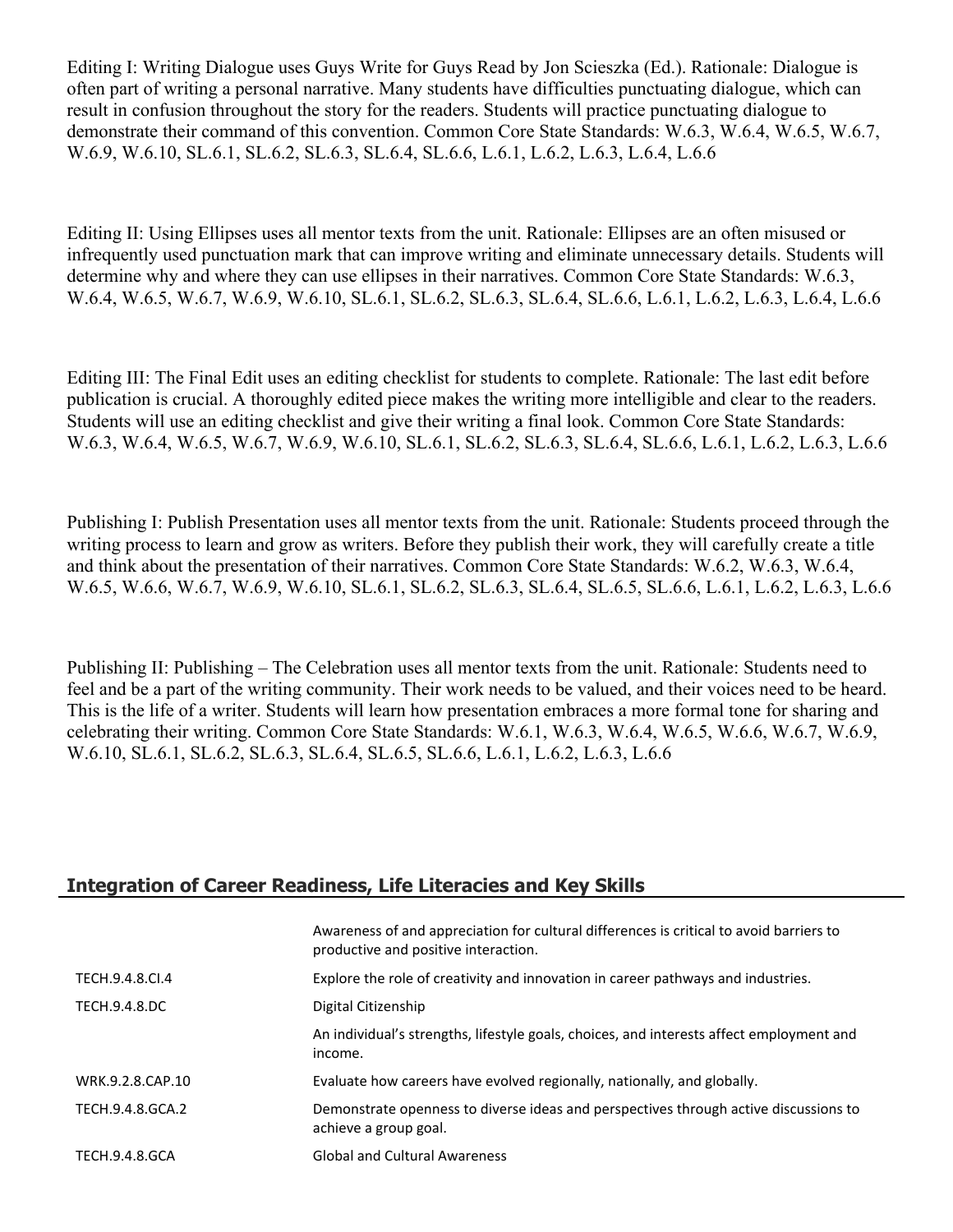|                      | Increases in the quantity of information available through electronic means have<br>heightened the need to check sources for possible distortion, exaggeration, or<br>misrepresentation. |
|----------------------|------------------------------------------------------------------------------------------------------------------------------------------------------------------------------------------|
| WRK.9.2.8.CAP.12     | Assess personal strengths, talents, values, and interests to appropriate jobs and careers to<br>maximize career potential.                                                               |
| WRK.9.2.8.CAP.3      | Explain how career choices, educational choices, skills, economic conditions, and personal<br>behavior affect income.                                                                    |
| <b>TECH.9.4.8.CI</b> | Creativity and Innovation                                                                                                                                                                |
| TECH.9.4.8.IML.1     | Critically curate multiple resources to assess the credibility of sources when searching for<br>information.                                                                             |
| TECH.9.4.8.DC.5      | Manage digital identity and practice positive online behavior to avoid inappropriate forms<br>of self-disclosure.                                                                        |
| <b>TECH.9.4.8.CT</b> | Critical Thinking and Problem-solving                                                                                                                                                    |
| WRK.9.2.8.CAP.2      | Develop a plan that includes information about career areas of interest.                                                                                                                 |
| TECH.9.4.8.GCA.1     | Model how to navigate cultural differences with sensitivity and respect (e.g., 1.5.8.C1a).                                                                                               |
| WRK.9.2.8.CAP.4      | Explain how an individual's online behavior (e.g., social networking, photo exchanges,<br>video postings) may impact opportunities for employment or advancement.                        |
| <b>WRK.9.2.8.CAP</b> | <b>Career Awareness and Planning</b>                                                                                                                                                     |
|                      | Detailed examples exist to illustrate crediting others when incorporating their digital<br>artifacts in one's own work.                                                                  |
|                      | An essential aspect of problem solving is being able to self-reflect on why possible<br>solutions for solving problems were or were not successful.                                      |
| TECH.9.4.8.DC.1      | Analyze the resource citations in online materials for proper use.                                                                                                                       |
|                      |                                                                                                                                                                                          |

#### **Technology and Design Integration**

Students will interact with the lesson through the Smartboard. Students will generate publishable writing pieces throughout the unit.

CS.6-8.8.1.8.CS.4 Systematically apply troubleshooting strategies to identify and resolve hardware and software problems in computing systems.

# **Interdisciplinary Connections**

Various disciplines will be explored through group texts and individual leveled, choice texts.

# **Differentiation**

- Understand that gifted students, just like all students, come to school to learn and be challenged.
- Pre-assess your students. Find out their areas of strength as well as those areas you may need to address before students move on.
- Consider grouping gifted students together for at least part of the school day.
- Plan for differentiation. Consider pre-assessments, extension activities, and compacting the curriculum.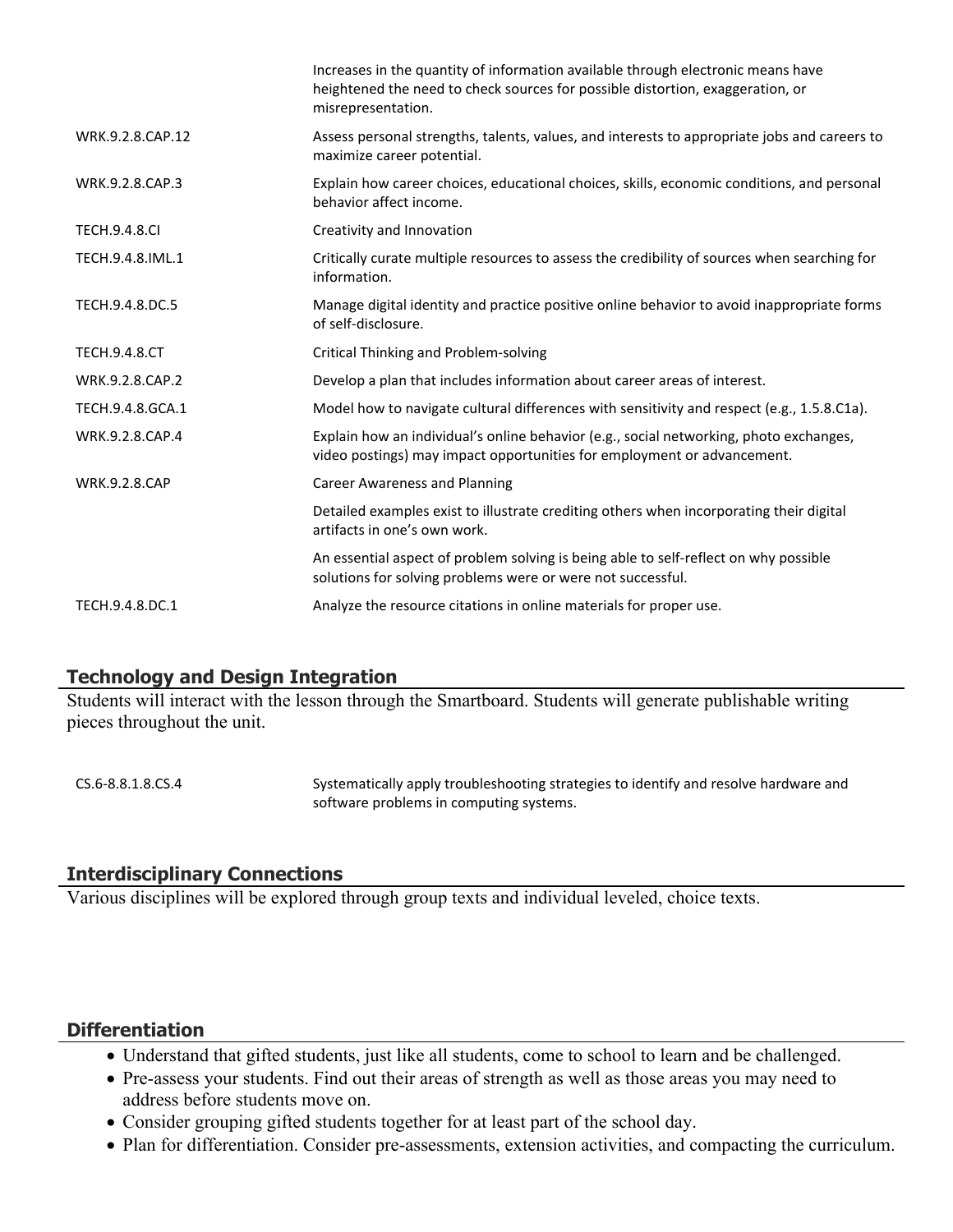- Use phrases like "You've shown you don't need more practice" or "You need more practice" instead of words like "qualify" or "eligible" when referring to extension work.
- Encourage high-ability students to take on challenges. Because they're often used to getting good grades, gifted students may be risk averse.
- **Definitions of Differentiation Components**:
	- o Content the specific information that is to be taught in the lesson/unit/course of instruction.
	- o Process how the student will acquire the content information.
	- o Product how the student will demonstrate understanding of the content.
	- o Learning Environment the environment where learning is taking place including physical location and/or student grouping

#### **Differentiation occurring in this unit:**

Students will have access to leveled libraries of a variety of texts and be able to choose based on interest.

# **Modifications & Accommodations**

Refer to QSAC EXCEL SMALL SPED ACCOMMOCATIONS spreadsheet in this discipline.

#### **Modifications and Accommodations used in this unit:**

IEP and 504 accommodations will be utilized.

#### **Benchmark Assessments**

**Benchmark Assessments** are given periodically (e.g., at the end of every quarter or as frequently as once per month) throughout a school year to establish baseline achievement data and measure progress toward a standard or set of academic standards and goals.

#### **Schoolwide Benchmark assessments:**

Aimsweb benchmarks 3X a year

Linkit Benchmarks 3X a year

#### **Additional Benchmarks used in this unit:**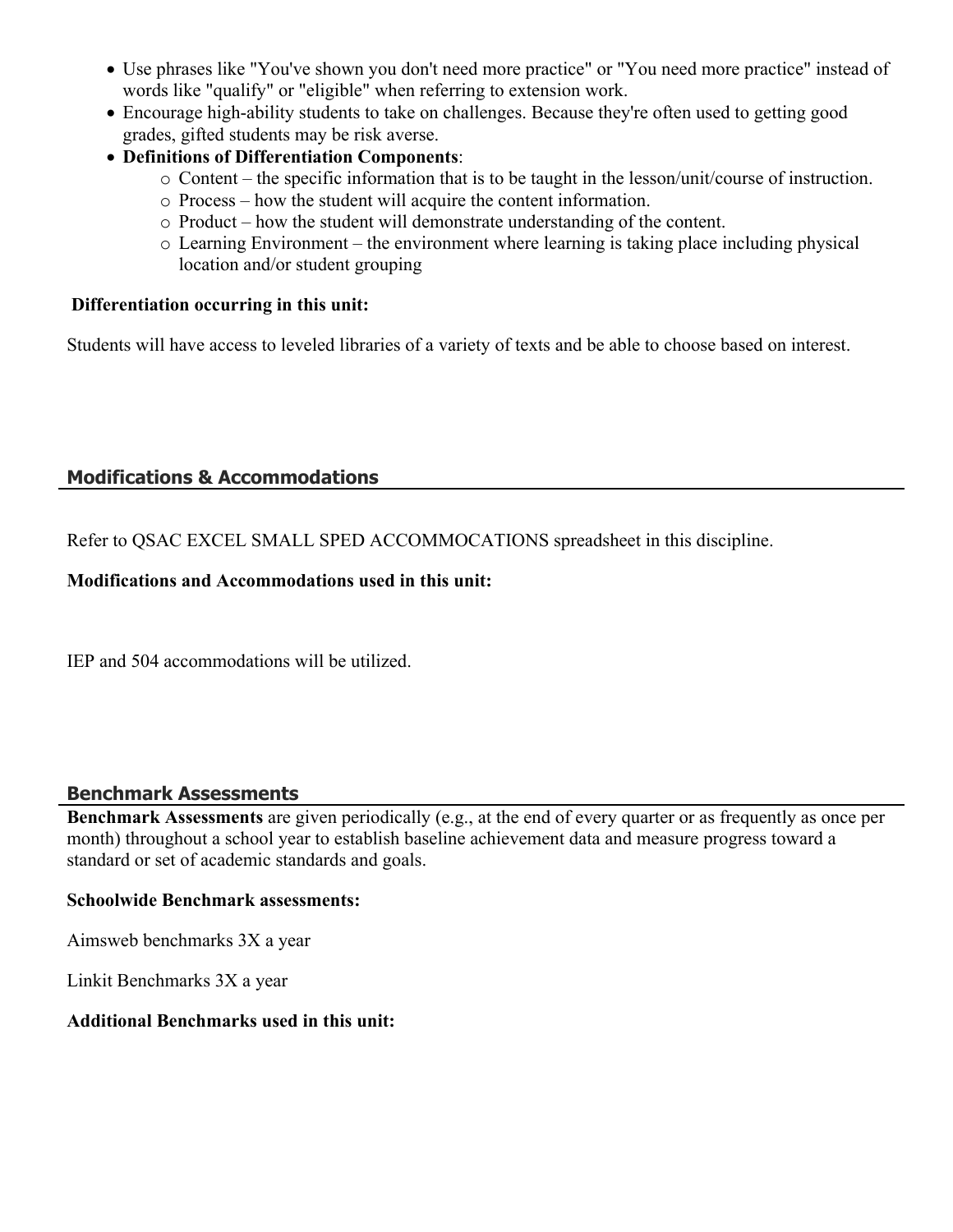DRA

Aimsweb

Writing Samples

#### **Formative Assessments**

Assessment allows both instructor and student to monitor progress towards achieving learning objectives, and can be approached in a variety of ways. **Formative assessment** refers to tools that identify misconceptions, struggles, and learning gaps along the way and assess how to close those gaps. It includes effective tools for helping to shape learning, and can even bolster students' abilities to take ownership of their learning when they understand that the goal is to improve learning, not apply final marks (Trumbull and Lash, 2013). It can include students assessing themselves, peers, or even the instructor, through writing, quizzes, conversation, and more. In short, formative assessment occurs throughout a class or course, and seeks to improve student achievement of learning objectives through approaches that can support specific student needs (Theal and Franklin, 2010, p. 151).

#### **Formative Assessments used in this unit:**

Discussion Teacher observation worksheets projects

teacher made tests

#### **Summative Assessments**

**Summative assessments** evaluate student learning, knowledge, proficiency, or success at the conclusion of an instructional period, like a unit, course, or program. Summative assessments are almost always formally graded and often heavily weighted (though they do not need to be). Summative assessment can be used to great effect in conjunction and alignment with formative assessment, and instructors can consider a variety of ways to combine these approaches.

#### **Summative assessments for this unit:**

Unit assessments

Student Self-Reflection: uses a self-reflection questionnaire. Rationale: Student reflection is necessary in order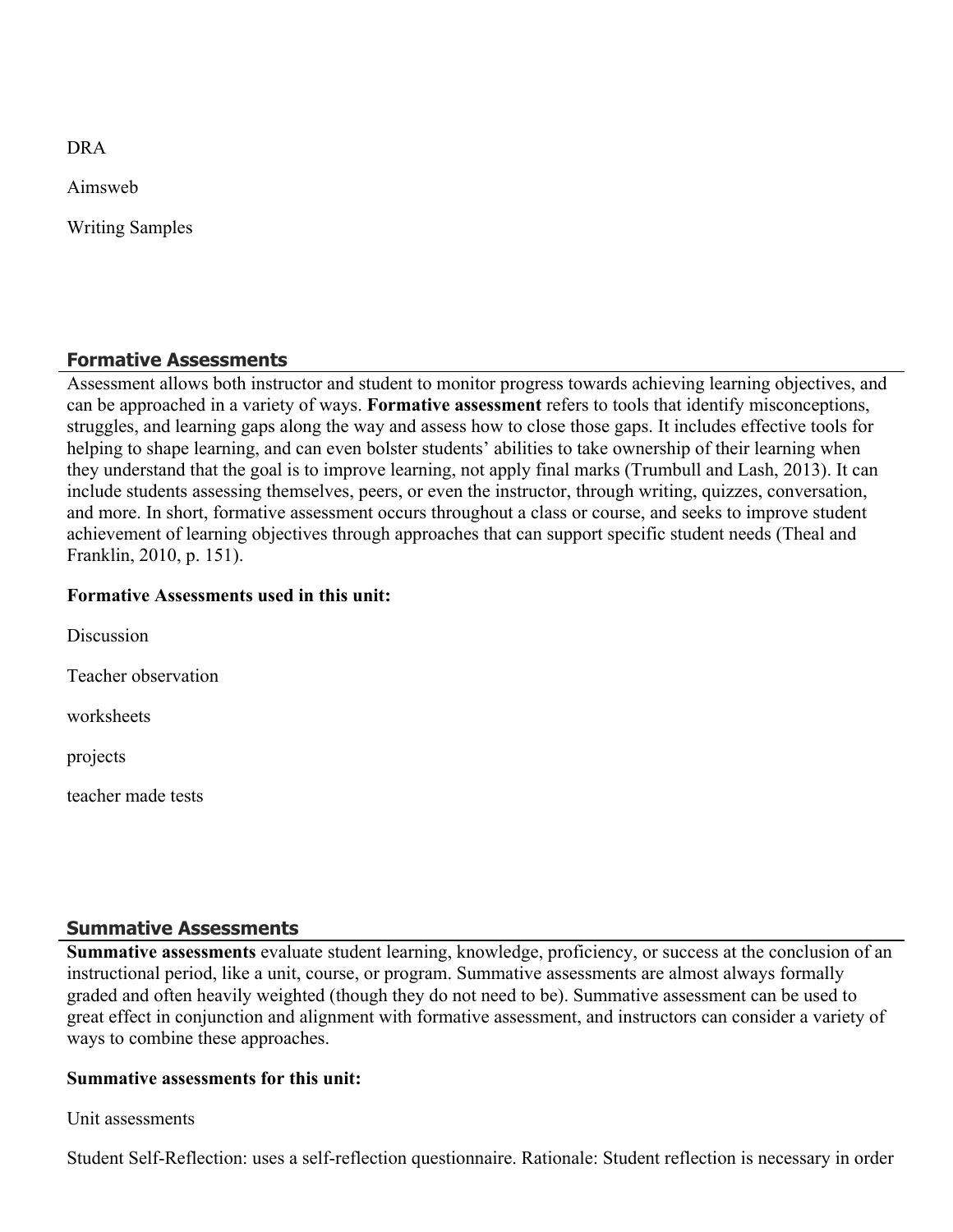to grow as a writer. Reflection enables students to discover their strengths and weaknesses and set goals for the future. It also allows students to learn about themselves as writers.

### **Instructional Materials**

Instructional material with the Schoolwide, Inc. unit,

#### Mentor texts

Boy Tales of Childhood by Roald Dahl Guys Write for Guys Read by Jon Scieszka (Ed.) Looking Back by Lois Lowry My Freedom Trip by Frances and Ginger Park Sister Anne's Hands by Mary Beth Lorbiecki Skin Deep and Other Teenage Reflections by Angela Shelf Medearis When I Was Your Age, Vol. 1 by Amy Ehrlich (Ed.)

| <b>Standards</b> |                                                                                                                                                                                                                                                                   |
|------------------|-------------------------------------------------------------------------------------------------------------------------------------------------------------------------------------------------------------------------------------------------------------------|
| LA.SL.6.6        | Adapt speech to a variety of contexts and tasks, demonstrating command of formal<br>English when indicated or appropriate.                                                                                                                                        |
| LA.L.6.6         | Acquire and use accurately grade-appropriate general academic and domain-specific<br>words and phrases; gather vocabulary knowledge when considering a word or phrase<br>important to comprehension or expression.                                                |
| LA.L.6.1         | Demonstrate command of the conventions of standard English grammar and usage when<br>writing or speaking.                                                                                                                                                         |
| LA.W.6.3         | Write narratives to develop real or imagined experiences or events using effective<br>technique, relevant descriptive details, and well-structured event sequences.                                                                                               |
| LA.W.6.1         | Write arguments to support claims with clear reasons and relevant evidence.                                                                                                                                                                                       |
| LA.L.6.2         | Demonstrate command of the conventions of standard English capitalization, punctuation,<br>and spelling when writing.                                                                                                                                             |
| LA.W.6.4         | Produce clear and coherent writing in which the development, organization, voice and<br>style are appropriate to task, purpose, and audience. (Grade-specific expectations for<br>writing types are defined in standards 1-3 above.)                              |
| LA.W.6.5         | With some guidance and support from peers and adults, develop and strengthen writing<br>as needed by planning, revising, editing, rewriting, or trying a new approach.                                                                                            |
| LA.W.6.6         | Use technology, including the Internet, to produce and publish writing as well as to<br>interact and collaborate with others; demonstrate sufficient command of keyboarding<br>skills to type a minimum of three pages in a single sitting.                       |
| LA.W.6.7         | Conduct short research projects to answer a question, drawing on several sources and<br>refocusing the inquiry when appropriate.                                                                                                                                  |
| LA.W.6.2         | Write informative/explanatory texts to examine a topic and convey ideas, concepts, and<br>information through the selection, organization, and analysis of relevant content.                                                                                      |
| LA.W.6.8         | Gather relevant information from multiple print and digital sources; assess the credibility<br>of each source; and quote or paraphrase the data and conclusions of others while avoiding<br>plagiarism and providing basic bibliographic information for sources. |